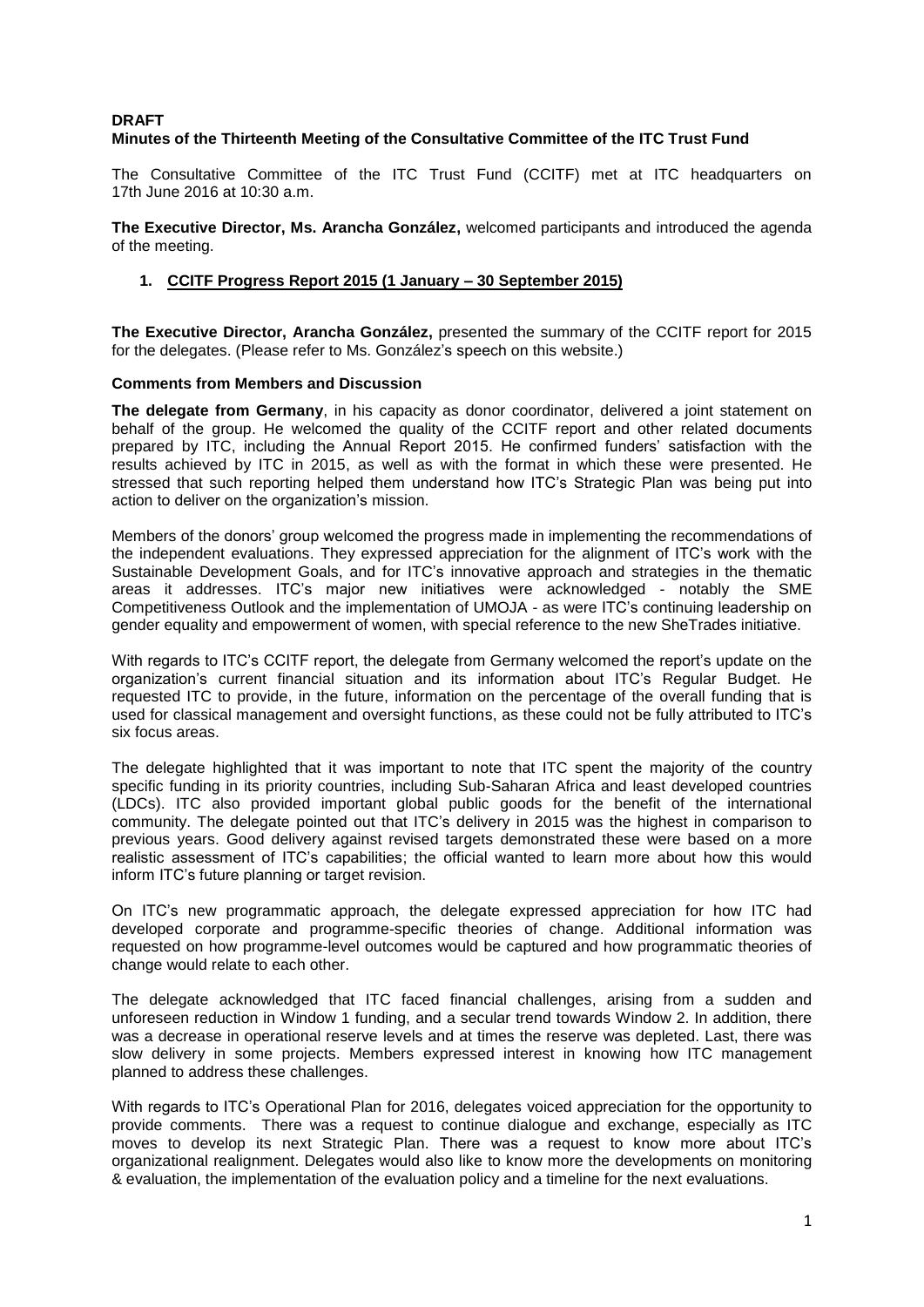**The delegate from the United Kingdom** praised the quality of the CCITF report and expressed appreciation for the document summarizing progress made on the implementation of the recommendations of the independent evaluation. The delegate enquired about ITC's catalogue of tools and services and on the organization's strategy to present itself as a provider or a broad range of services. He also enquired on developments on impact assessment.

The UK Government commended the work of ITC: positive results were being generated on the ground by UK-sponsored projects, such as SITA and the Women and Trade and NTMs Programmes. As the largest donor to ITC, the UK was interested in its performance indicators and was content to see that these were progressing according to plan. There was a question on ITC's plans and future initiatives on investments to ensure continued efficiency and effectiveness. Finally, the delegate asked about timelines and coordination for future consultations in both Geneva and New York for ITC's next Strategic Plan and biennium planning and reporting.

**The delegate from Finland** reiterated that ITC was an important partner for the country. Their new trade policy emphasised women's economic empowerment and private sector development. In this regard, ITC`s activities are well aligned with Finland's priorities. Finland was also pleased to note that ITC had been able to deliver more that 70% of its 2015 work in the most vulnerable countries.

The delegate highlighted ITC's efforts to improve its visibility and demonstrated appreciation for the successful SheTrades event held in Helsinki in June 2016. She praised ITC's work on Results Based Management, including the introduction of the programmatic approach and the development of theories of change. These better clarified ITC's objectives. As Finland was under increasing pressure to demonstrate results from its overseas development assistance (ODA), ITC's reporting was much appreciated. Finland commended the progress made in implementing the recommendations of the external evaluations, and requested that the summary document be shared more in advance in the future.

**The delegate from the United States** appreciated the quality of the CCITF report and acknowledged ITC's continued efforts to improve. The inclusion of information on the Regular Budget was much welcomed. As reflected in the report, ITC's efficiency continued to improve, and exhibit superior results.

The United States Government appreciated that ITC had offered the opportunity to provide comments on its Operational Plan, together with efforts throughout the year to engage stakeholders throughout the year on multiple issues. In particular, the delegate welcomed the offer to participate in the theory of change workshops, which presented a useful opportunity to learn more about the organization. Finally, the delegate congratulated ITC on its leadership in women's economic empowerment praising the innovativeness of the SheTrades application and indicating that the United States looked forward to continued work with ITC in the coming years.

**The delegate from Australia** welcomed the presentation provided and the quality of the report submitted. The report provided good information and indicated that ITC was moving in the right direction regarding the presentation of results. The delegate thanked ITC's Executive Director for her recent visit to Australia and expressed his appreciation for the fact that accompanying ITC representatives took the time to have working meetings with mid-level officials. These proved useful for raising the profile of ITC, for identifying new ideas, and for incentivising the Australian government and system to regard ITC as partner in delivering development objectives. The delegate expressed hope that ITC would continue to encourage its representatives to engage on that level.

Regarding Australia's relationship with ITC, the delegate highlighted ITC's work in the Pacific. Most notably, Australia called attention to the Papua New Guinea (PNG) project and the promising results it had already delivered. The delegate underlined that buy-in is essential for project success and commended ITC for securing the engagement of the Governments of Papua New Guinea and Vanuatu and also for securing support from other organizations. The delegate pointed to exposure resulting from an article published in Vogue magazine featuring the project's artisans. The delegate announced that the Government of Australia would contribute an additional amount of AUD 670k to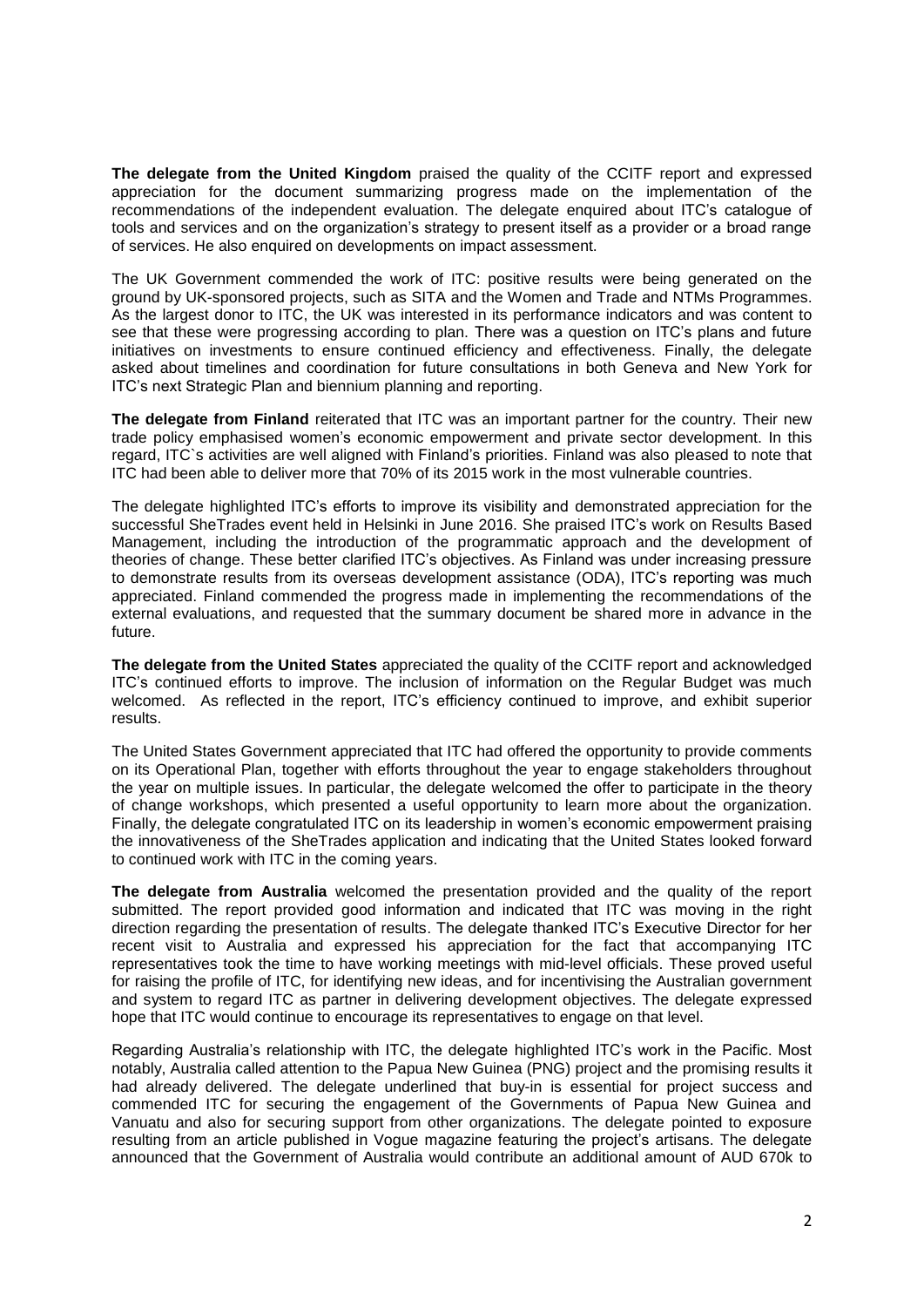the PNG project. The Australian Government also indicated preparedness to engage in discussions regarding a potential second phase of the project.

The delegate, in addition, addressed ITC's work in the Indian Ocean Rim. The delegate stressed that the Australian Government was excited about the prospects of the project and would await the outcomes of the first mission. He commended ITC's Women and Trade team for their work.

Finally, examining the current Window 1 scenario, the delegate stressed that following the Australian experience, organizing the toolkits, cross-cutting products and distinct outputs under a separate package with clearly defined outcomes, under a RBM framework, could help ITC appeal more to donors.

**The delegate from the Netherlands** expressed the country's appreciation of ITC's work. The delegate highlighted ITC's alignment to the Netherlands' priorities, namely SMEs, youth, gender, as well as displacement and irregular migration concerns and the SDGs. The delegate mentioned that The Netherlands had been struggling with the issue of informality and requested ITC's insights on this topic. The delegate also expressed the country's gratitude for the close collaboration with CBI.

On the evaluation, the delegate welcomed the report provided and encouraged ITC to continue these efforts. She stated that the Netherlands was pleased with the results produced and demonstrated an interest in knowing more about ITC's efforts to measure and report on impact.

**The delegate from the European Union** stated that ITC is a valuable implementing partner and expressed hopes of working closer together in the future. The EU is currently in the process of revising its Aid for Trade Strategy and the experience of working with ITC will provide valuable insights to guide the strategy. Finally, the delegate welcomed ITC's efforts in implementing the recommendations of the evaluations. The type of efforts made by ITC is valuable to demonstrate to EU's taxpayers and to the European Parliament the value for money provided by the collaboration. Additional information on ITC's monitoring and evaluation system would be of interest.

**The Delegate from Sweden** explained that feedback from capital on the CCITF report had not yet been received. He thanked ITC's Executive Director for her visit to Stockholm and highlighted that ITC's inputs regarding the economic resilience of refugees and migrants were much appreciated. The delegate praised ITC's work and stressed that the organization is moving in the right direction.

**Ms. Arancha González thanked the Delegates for their feedback and answered some of the questions raised.** The Executive Director (ED) explained that it was important for ITC to take advantage of visits to partnering countries to engage with a broader audience, such as those in ministries and in the business community. She stressed that ITC would continue these efforts and asked the Missions to indicate potential meetings in their capitals. ITC also stood ready to go to more distant places to meet clients, as focussing on priority countries can require traveling to engage stakeholders in the process of change.

The ED highlighted that ITC will invite Member States to a specific session on its programmatic framework. This session is likely to take place in the autumn. Regarding discussions in New York, the ED informed delegates that the UN Committee for Programme and Coordination, CPC, was meeting as the CCITF meeting took place.

On monitoring and evaluation, the ED explained that this was an area of constant learning and improvement. At the moment, ITC was making efforts to combine best practices and ITC's homegrown knowledge to provide ITC, clients and Member States with tools to better evaluate impact. It was stressed that evaluating impact at the bottom of the pyramid to demonstrate transformation was a constant issue for ITC, and that strengthening tools was necessary. The ED also explained that data collection, which lies at the core of impact evaluation, was extremely difficult. In addition, ITC had pioneered impact evaluation for Trade and Investment Support Institutions in the context of its benchmarking work. Addressing the question of how ITC learns and feeds lessons back to methodologies and/or frameworks, the ED highlighted that research into TISI performance was a good example of feeding gained knowledge towards services development.

The ED stressed the importance ITC placed on issue of evaluation, impact, effectiveness and efficiency. As an example, she cited ITC's 2015 request that the UN Evaluation Group/OECD-DAC peer review mechanism be applied to the organization. The ED explained that ITC aims to be clearer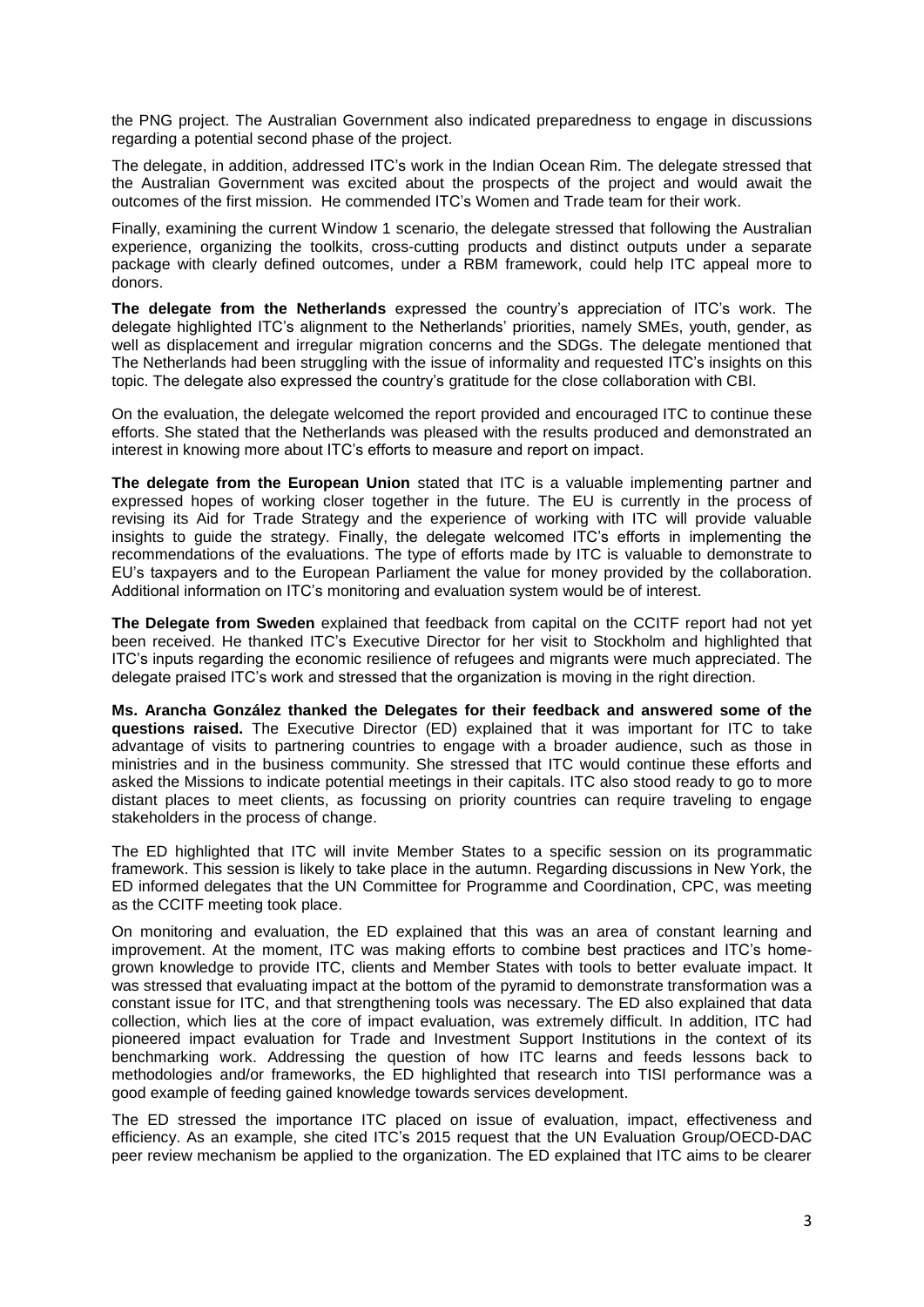about how it sets and measures results and targets to ensure that the same methodology is applied across ITC for enhanced planning and for comparing results.

Regarding the slow delivery in some projects, the ED explained that ITC had experienced various problems including climatic conditions (e.g. cyclone in Fiji, the earthquake in Nepal), epidemic outbreaks (e.g. ebola in Africa). The ED stressed that all projects included, to the extent possible, measures to manage risk and ensure resilience. But in the context of ITC's work, a degree of risk exposure was inevitable.

Moving forward, the ED explained that ITC made an important investment in innovation last year. She highlighted the SME Competitiveness Outlook, the SheTrades app and ITC's call to action and the transparency of sustainable agricultural value chains initiative. Economic resilience at the bottom of the pyramid, with a special focus on refuges and migrant communities, was singled out as a priority for ITC in 2016. The ED highlighted that the Member States could expect ITC to present innovative solutions in this area.

Regarding the realignment at ITC, the ED stressed that this exercise was being done with internal consultations and its purpose was to improve efficiency in light of the new six focus areas and related programmes.

Finally, a considerable effort was made in the area of finance. ITC worked to leverage all resources by working with private partners and governmental funders. ITC was working on better measuring its leveraging capacity and Members could expect ITC to further develop this approach in the coming year.

**The delegate from Japan** welcomed the comprehensive report regarding progress made in 2016. With reference to ITC's efforts to demonstrate its leveraging capacity through partnerships, the delegate underlined the particular importance of this issue to the Japanese Government due to the budgetary pressures it was experiencing. Furthermore, she would like to have more information on how ITC is generating change for beneficiaries.

## **2. Review of Progress in First Half of 2016**

**Ms. Arancha González** provided the review of progress made during the first half of 2016. She apologised for the delay in the publication of the Operational Plan, explaining that the delay was a result of ITC having to review its 2016 work plan: as the CCITF had suggested in the past, and in line with good financial planning, ITC mapped its delivery expectation for 2016 during the previous year. At the beginning of 2016, however, ITC received information from two traditionally important funders that, as a result of a reduction in their trade-related development assistance and reallocation to other priorities, notably refugee issues, they would not be in a position to make contributions to the organization.

This unfortunate news had important financial implications for ITC, requiring adjustments to the Operational Plan portfolio and delivery expectations. However, ITC had commitments towards clients and was pushing its efficiency to the maximum to deliver as much possible with the resources available.

The ED stressed that 2016 would be a year for ITC to consolidate the reforms that the organization carried out in 2015, and to capitalize on the investments made. In 2016, ITC was building a significant pipeline to be delivered during the following three to five years. She highlighted that donors' appetite for larger projects was welcomed by ITC, as it allowed the organization to benefit from stability and predictability and to deliver amplified and superior outcomes.

The ED explained that ITC was able to compensate some of the shortfalls resulting from the general budget (W1) reductions with resources received through project specific funding (W2). Under the new scenario, ITC needed to rethink its business model and explore ways to transfer W1 activities to W2. The ED stressed that an additional CCITF meeting could address this topic and the necessity to ensure that the organization has the financial means to deliver on expectations.

In 2016, ITC improved its presentation of targets and indicators to enhance performance measurement. To the corporate indicators presented to General Assembly in New York, ITC had added additional layers of indicators, expressed by what the organization defined as Tier 1, Tier 2 and Tier 3. This represented a small innovation from ITC's side to address Member States' request for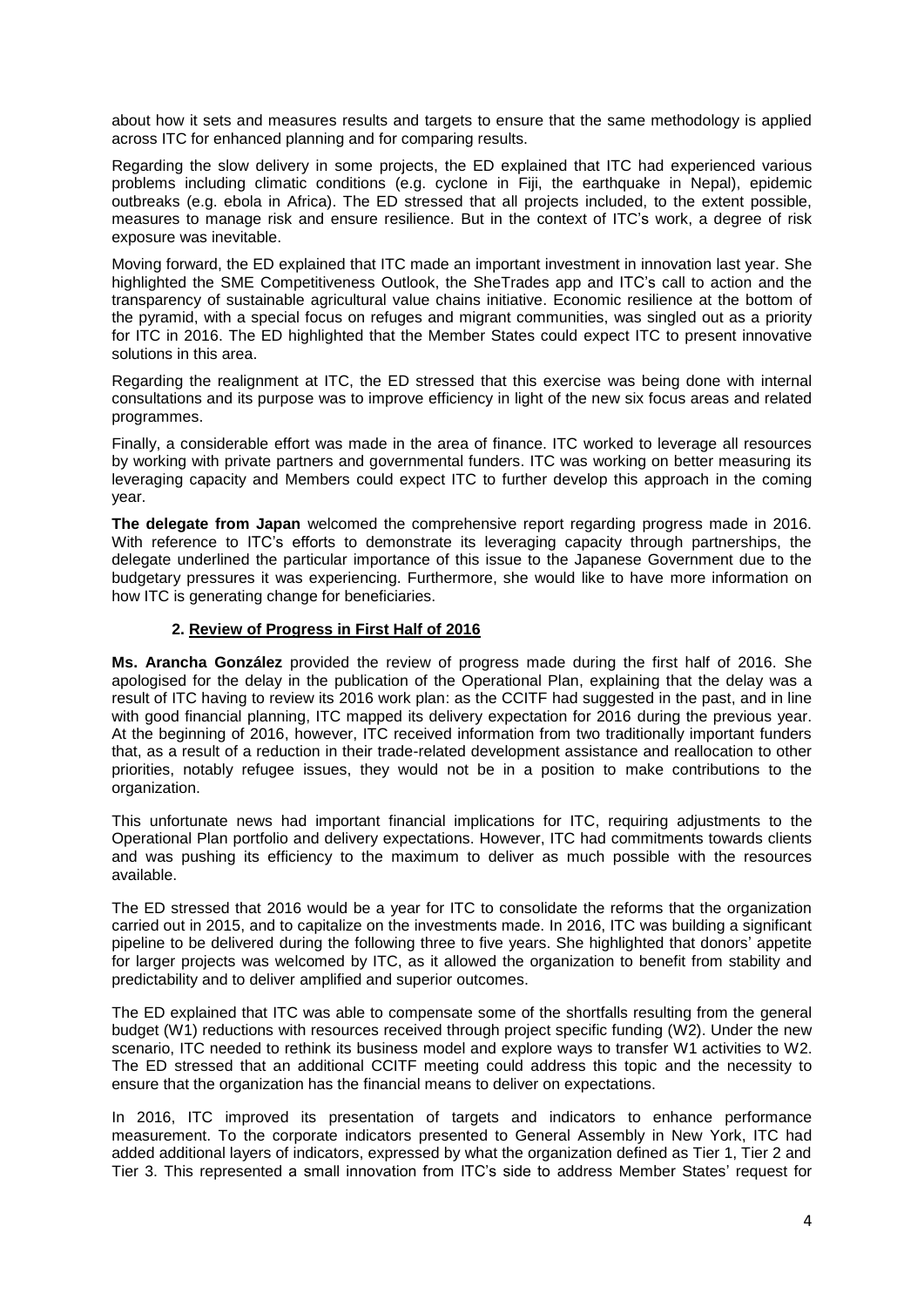greater precision in defining objectives. In addition, new indicators were presented in areas such as Gender and Diversity, Innovation, and Staff Engagement.

As there were no further comments from delegates, Ms Arancha González requested Ms. Dorothy Tembo, ITC's Deputy Executive Director, to continue with the presentation of ITC's management response to the organization's external evaluations.

## **3. Update on ITC's Management Response to External and OIOS Evaluations:**

**The Deputy Executive Director, Ms. Dorothy Tembo** presented the progress made in the implementation of the recommendations resulting from ITC's external independent evaluations carried out in 2014 and 2015. She noted that it had become clear from the day's discussion that the issue of monitoring and evaluation was very important to partners. ITC assured Member States that it would continue to prioritize the implementation of recommendations derived from evaluations. She stressed that ITC was going above and beyond what was required to ensure that lessons learned were integrated into ITC's monitoring and evaluation framework.

The DED stressed that, of the combined 48 activities supporting the implementation of the strategic recommendations, 38 had been completed, representing 79% of the total planned activities. The remaining 10 action points were in progress. In the year before, ITC had reported a total of 35% completed and 65% in progress.

Following the endorsement of ITC's new evaluation policy, efforts during the past year had focussed on operationalizing the new model. The ITC evaluation function started to receive regular budget resources in a predictable manner, with a work programme approved by Senior Management. Additionally, extra budgetary funds were provided in the context of project evaluations.

The DED highlighted furthermore that ITC's Evaluation Unit intended to use a combination of independent evaluations, self-evaluations and project completion reports. ITC was in the process of approving the guidelines for self-evaluation, and a template for project completion reports was made available. Both had been developed in consultation with partners and in line with best practices.

In addition to these, ITC had requested a peer review from the UN Evaluation Group and OECD-DAC. This exercise was about to be completed and the results would be presented during the upcoming JAG meeting. The DED highlighted that ITC had sought this evaluation on its own initiative, as a selflearning exercise.

Moving to another topic, in November 2015, ITC reported that it had finalized the corporate intervention logic as well as defined the goals and scope of its 15 programmes. Since then, a considerable amount of work had been undertaken. ITC had completed the theories of change of all programmes. The DED thanked delegates for the comments and inputs provided and informed that draft programme documents had been developed and were in the process of being validated. To ensure a common understanding of all programmes amongst all staff, ITC had awareness sessions with the Management Advisory Group and for all professional staff.

Some of the next steps include the production of communication materials on the programmes, to be circulated within the following months.

A third point highlighted concerned ITC's catalogue of services, which had been finalized and made available on the ITC website.

A fourth issue concerned the planning and reporting cycle. The Annual Report 2015 presented the results against the targets set in the Operational Plan. This interlinked planning and reporting had been institutionalized and would be maintained. The DED stressed that both documents, together with the CCITF reports, contained more detailed analytical and narrative information.

The DED informed that the statistics gathered by the Project Appraisal Committee showed that the project quality had improved. Over 80% of projects had received ratings 1 or 2, compared with 66% in 2014. This demonstrated that ITC continued to be committed to the quality of its projects.

The DED also briefly highlighted that ITC programmes needed to be aligned to the SDGs. Programme links to the SDGs had been developed and a standardized approach to reporting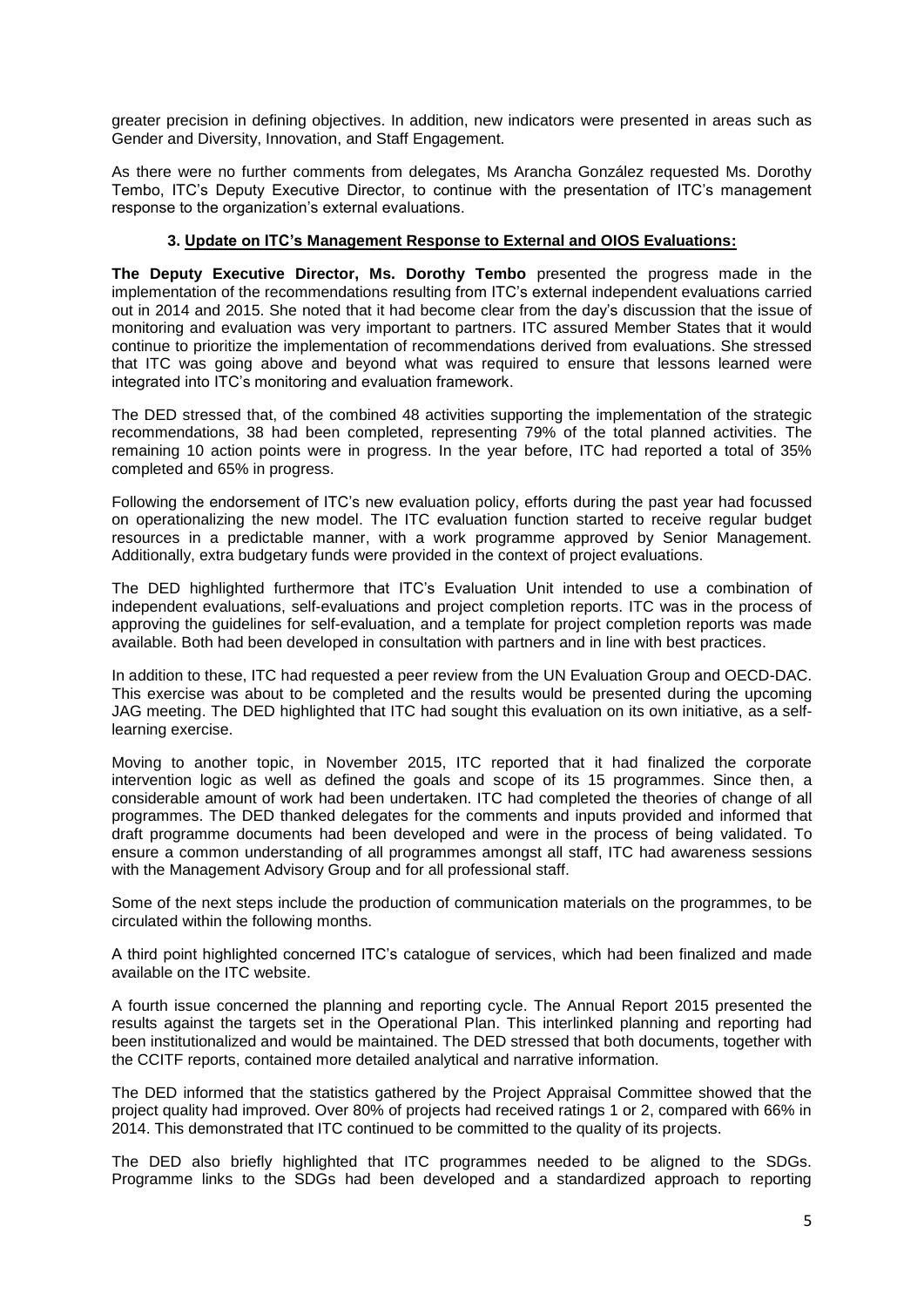contributions to the goals was being developed. Regarding transparency and reporting, the DED informed delegates that the new project portal was operational and that ITC was working on enhancing its functionality. All ongoing projects had been migrated and all new projects coming on stream were being directly registered in the new portal.

In 2015, ITC carried out an impact survey, as was reported in the November 2015 CCITF meeting. In conducting the survey, ITC observed some shortcomings in the methodology. A decision was taken to pursue stronger impact assessment though various methodological adjustments at the programme level, accompanied by standardization of results and indicators at the corporate level. ITC aimed to develop a better methodology to give partners a better understanding of the organization's achievements.

Finally, regarding the staff development, ITC had continued to engage and train staff in the technical areas identified as priorities. ITC had also institutionalized an annual staff engagement survey, which would be tracked according to the corporate KPIs.

The DED closed her remarks by stating that ITC was very appreciative of all the comments it continued to receive from partners. ITC considered this an informative and valuable exercise.

**Ms. Arancha González** clarified that Member States would have the chance to address the evaluation report again during the upcoming JAG meeting on 4 July 2016.

**The delegate from Germany** welcomed the comprehensive presentation. ITC seemed to be making good progress in the implementation of the recommendations of the evaluations. Regarding the 2015 impact survey, it was understood that the exercise came to a halt because it did not deliver the information needed and that a new exercise would be started. The delegate stressed that it would be interesting to have a timeline for the development of the new methodology, the survey itself, and the publication of its results.

In reference to the DED's mention of innovative new evaluation instruments developed by ITC, the delegate said it would be interesting to know how these related to the overall organization-wide framework for monitoring and evaluation. The Committee would also appreciate an update on the implementation of ITC's revised evaluation policy and how it would help improve ITC's performance. It would also like to have a timeline of ITC's planned evaluations.

**Ms. Dorothy Tembo** thanked the delegate for the comment and clarified that, indeed, ITC found that the applied methodology was not allowing the organization have a complete understanding of impact on the ground. ITC was redefining the parameters of the survey to be able to present a solid assessment to Member States. This exercise was on-going and ITC expected to make the results available by the end of 2016.

## **4. Update on ITC's Cash Flow Management:**

**Gerry Lynch, Director of Programme Support,** presented the current status of extra budgetary sources of income and provided an update on ITC's Operational Reserve and cash flow situation. The year before, ITC had highlighted that it experienced budgetary pressure due to delays in the arrival of W1 contributions. This also affected planning of activities, impacting ITC's efficiency and effectiveness. Member States were asked to provide their contributions as early in the year as possible. Again this year (2016), ITC had received few W1 contributions by Q2. This, combined with the reduction of ITC's W1 budget, was again putting ITC under some strain.

Mr. Lynch stressed that it was important for W1 contributions to come as soon as possible. Thankfully, ITC's OR had increased to above \$6 million. He thanked donors for allowing ITC to keep residual funds and interest revenues, which had permitted the organization to increase its operational reserve levels.

He highlighted that the willingness of donors to advance payment in the context of specific projects also aided ITC considerably.

Finally, Mr. Lynch explained that with UMOJA, ITC was faced with stricter cash flow controls. This resulted in high transaction costs in the context of W2 projects where ITC had to advance payments. ITC was being more vigilant regarding the operational reserve and its cash flow, with monthly reports